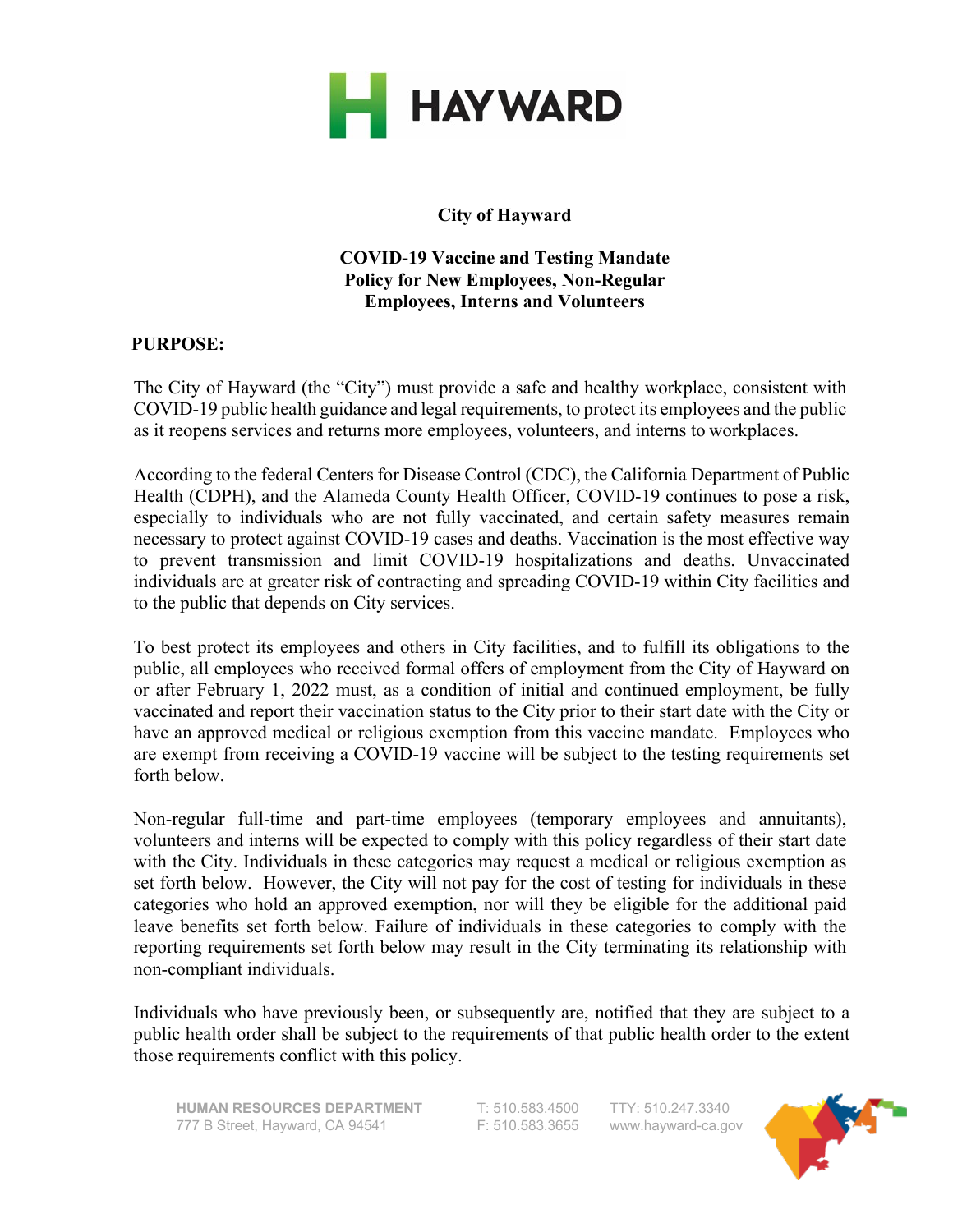The City reserves the right to amend this policy to ensure compliance with any subsequent Federal, State, and/or local public health orders, rules, or regulations related to COVID-19 and/or to reflect updated public health guidance related to, among other things, best practices to prevent the spread of COVID-19. The City further reserves the right to require that covered individuals (as defined below) obtain periodic updated vaccinations (e.g., booster shots) and verification thereof under this policy. The City shall provide four (4) weeks' advance notice of any such requirement except where such requirement is mandated by Federal, State, or local authorities and such mandate takes effect less than four (4) weeks' following its issuance.

Any part, provision or representation of this policy is subject to change in response to local, State or Federal action. Also, any part, provision or representation of this policy which is held to be void or unenforceable shall be ineffective to the extent of such prohibition or unenforceability without invalidating the remaining provisions hereof.

## **DEFINITIONS UNDER THIS POLICY**:

**"COVID-19":** Coronavirus disease, an infectious disease caused by the severe acute respiratory syndrome coronavirus 2 (SARS-CoV-2).

**"COVID-19 Test":** A test for SARS-CoV-2 that is:

- (A) Cleared, approved, or authorized, including in an Emergency Use Authorization (EUA), by the United States Food and Drug Administration (FDA) diagnostic test to detect current infection with the SARS-CoV-2 virus (e.g., PCR, antigen);
- (B) Administered in accordance with the authorized instructions; and
- (C) Not both self-administered and self-read unless observed by the employer or an authorized telehealth proctor. Examples of tests that satisfy this requirement include tests with specimens that are processed by a laboratory (on-site collected specimens which are processed either individually or as pooled specimens), proctored rapid tests, and point of care tests.

**"Exempt Individuals"**: For purposes of this policy only, the term "exempt individuals" includes all covered individuals who have an approved medical or religious exemption from the vaccine mandate set forth herein.

**"Face covering"** means a surgical mask, a medical procedure mask, a respirator worn voluntarily, or a tightly woven fabric or non-woven material of at least two layers (i.e., fabrics that do not let light pass through when held up to a light source) that completely covers the nose and mouth and is secured to the head with ties, ear loops, or elastic bands that go behind the head. If gaiters are worn, they shall have two layers of fabric or be folded to make two layers. A face covering has no visible holes or openings and must cover the nose and mouth, is a solid piece of material without slits, visible holes, or punctures, and must fit snugly over the nose, mouth, and chin with no large gaps on the outside of the face. A face covering does not include a scarf, ski mask, balaclava, bandana, turtleneck, collar, or single layer of fabric.

This definition includes clear face coverings or cloth face coverings with a clear plastic panel that, despite the non-cloth material allowing light to pass through, otherwise meet this definition and which may be used to facilitate communication with people who are deaf or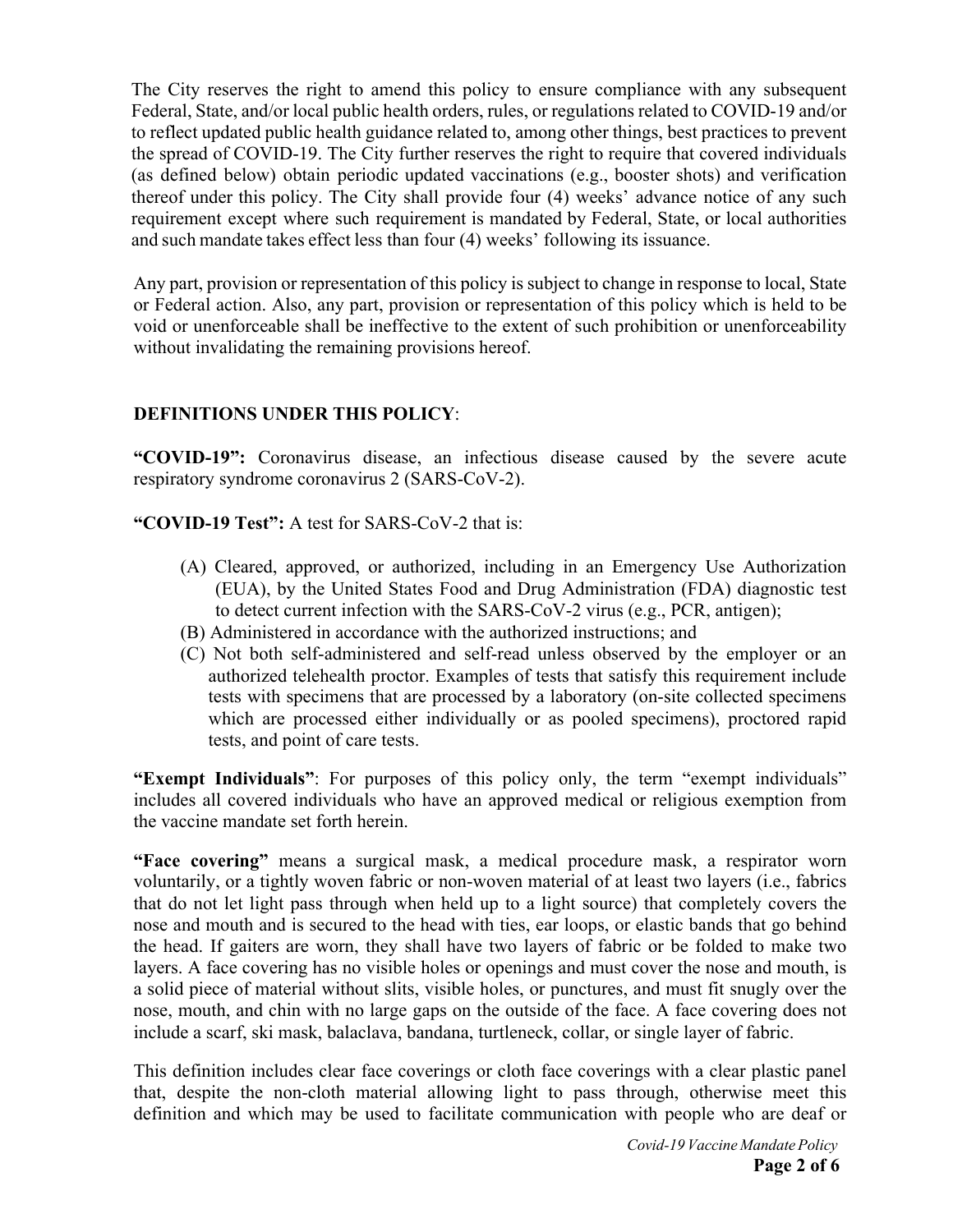hard-of-hearing or others who need to see a speaker's mouth or facial expressions to understand speech or sign language respectively.

**"Fully Vaccinated":** Consistent with the CDC's current definition, which is subject to change, means that the person received, at least 14 days prior, either the second dose in a two-dose COVID-19 vaccine series or a single-dose COVID-19 vaccine. Vaccines must be FDA approved; have an emergency use authorization from the FDA; or, for persons fully vaccinated outside the United States, be listed for emergency use by the World Health Organization (WHO). If the CDC or other appropriate public health agency updates the definition of "fully vaccinated," the City reserves the right to likewise modify this definition.

**"Proof of Vaccination":** Vaccination Record Card (VRC) issued from the CDC in either electronic or physical form.

**"Unvaccinated Individuals**": For purposes of this policy, "unvaccinated individuals" shall be defined to include covered individuals who (i) report to the City that they are unvaccinated, and/or (ii) decline to report their vaccination status to the City.

# **REQUIREMENT TO REPORT VACCINATION STATUS:**

All covered individuals will be required, as a condition of initial and continued employment by the City (for employees) or service with the City (for volunteers and interns), to be fully vaccinated and to provide proof of vaccination to the City prior to their start date. Non-regular employees, volunteers, and interns who are covered by this policy and are currently working for the City will be required to provide proof of vaccination within sixty (60) calendar days of the effective date of this policy. The City will use this information to enforce applicable masking, testing, quarantine, and other requirements and compliance with this Policy. Covered individuals who fail to report their vaccination status to the City will be treated as though they are unvaccinated, as set forth below.

Covered individuals must upload their proof of vaccination through (i) the Munis Employee Self Service (ESS) portal (instructions linked here) if uploading their data before February 21, 2022 and (ii) the City's Primary Health portal if uploading their data on or after March 1, 2022. Only City employees authorized to access employee personnel information will have access to the medical portion of the file. The City will share information about an individual's vaccination status only on a need-to-know basis, including to the individual's department, managers, and supervisors for the purpose of enforcing masking, quarantining in the event of a close contact, and other safety requirements.

Covered individuals with a medical condition or other medical restriction that affects their eligibility for a vaccine, as verified by their medical provider, or those with a sincerely held religious belief that prohibits them from receiving a vaccine, may request a reasonable accommodation to be excused from this vaccination requirement. Requests for accommodation must be submitted (i) at least 15 working days prior to an individual's anticipated start date or (ii) within sixty (60) calendar days of the effective date of this policy for current non-regular employees, volunteers, and interns, to the Human Resources Department via the COVID mailbox (COVID@hayward-ca.gov). The City will review requests for accommodation on a case- by- case basis consistent with existing procedures for reasonable accommodation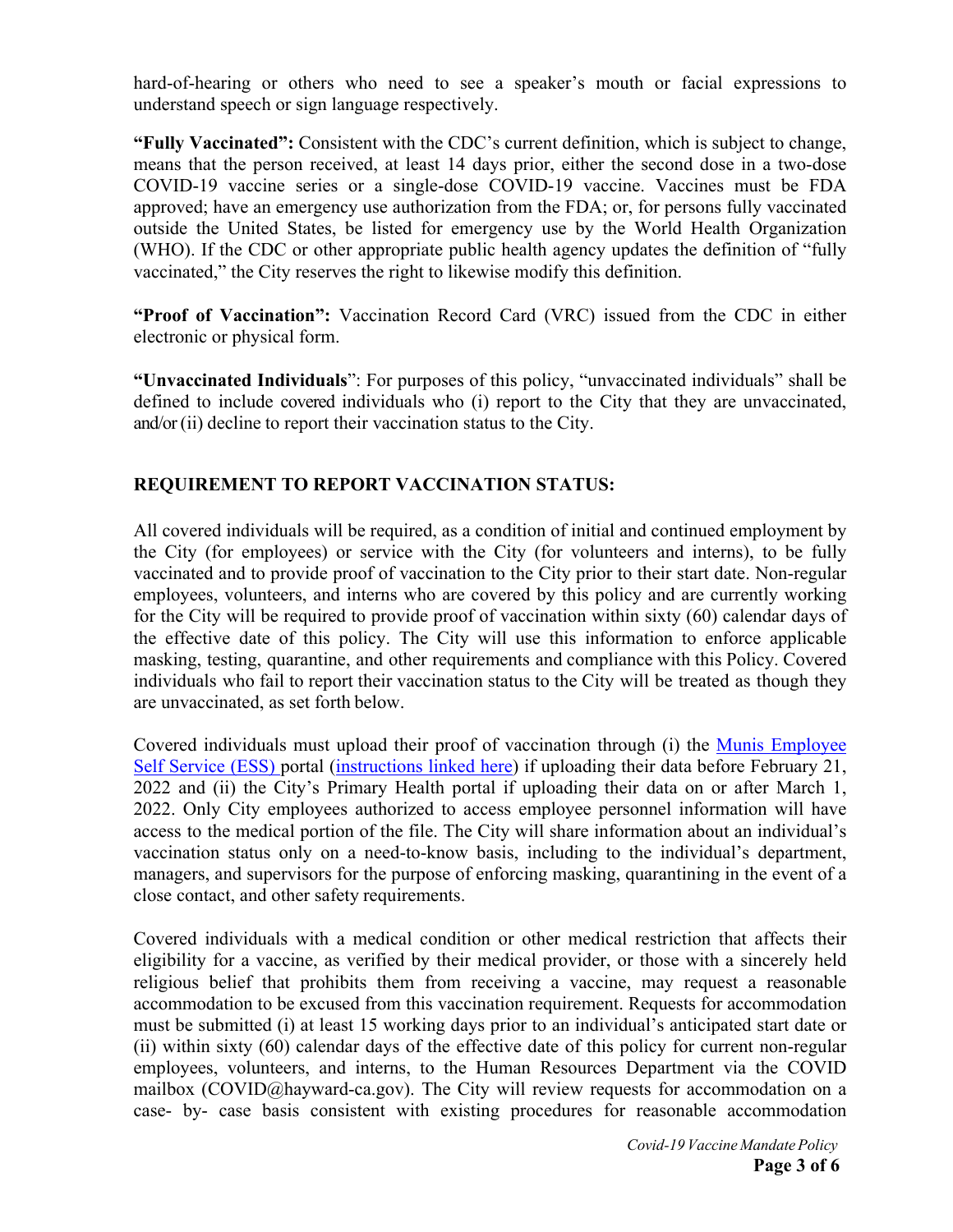requests. Covered individuals in these categories who have previously submitted proof of vaccination to the City need not resubmit proof of vaccination.

The City will provide a list of locations to assist covered individuals in receiving the vaccine on their own. COVID-19 vaccinations are free, whether an individual has health insurance or not. Vaccinations should be run through your health insurance and any cost or copay may be submitted to Human Resources for reimbursement where applicable.

### **TESTING/MASKING REQUIREMENTS FOR EXEMPT INDIVIDUALS**

Individuals with an approved exemption will be subject to the following testing and masking requirements:

- 1) Exempt individuals will be required to wear a face covering at all times while performing their duties (inside and outside) unless they are medically exempted from mask wearing, while working alone in a fully enclosed office, and while drinking and eating. In accordance with updated Cal/OSHA guidelines, face coverings are readily available at no cost upon request.
- 2) Exempt individuals will be required to take a COVID-19 test twice weekly while on duty. Following a test, individuals shall wait at least two calendar days before taking their second weekly test (e.g. if an individual tests on Monday, they must wait until at least Wednesday before completing their second test). Tests will be administered on-site or at local providers during work hours. For City employees, the City will cover any testing cost that exceeds what is otherwise covered by an employee's medical insurance. The City will not cover any testing costs for interns, volunteers or other non-regular employees covered by this policy. City employees who are covered individuals will be required to utilize on-site testing if testing is offered on-site during an employee's work shift. If there is no on- site testing offered during an employee's work shift and they must utilize a local provider duringworkhours,theywill be given time without loss of pay to complete testing for each test, including travel time between the testing site and their work site.

Employees will not be paid for travel time between the testing site and their home or other non-work site unless (i) they are testing during work hours and (ii) the City is not offering on-site testing during their work hours. If the employee prefers to test on their own time and outside of working hours, testing must be conducted at the employee's own expense by a certified laboratory 2 to 3 days after their last testing date in order to comply with the City's twice weekly testing policy.

Exempt individuals must submit test results within 8 hours of receiving them to Human Resources (via the COVD mailbox (COVID@hayward-ca.gov), unless and until the City launches an electronic portal to submit testing results).

Covered individuals with a positive COVID-19 test result will be required to isolate per current Cal/OSHA guidelines and the City's COVID Prevention Program.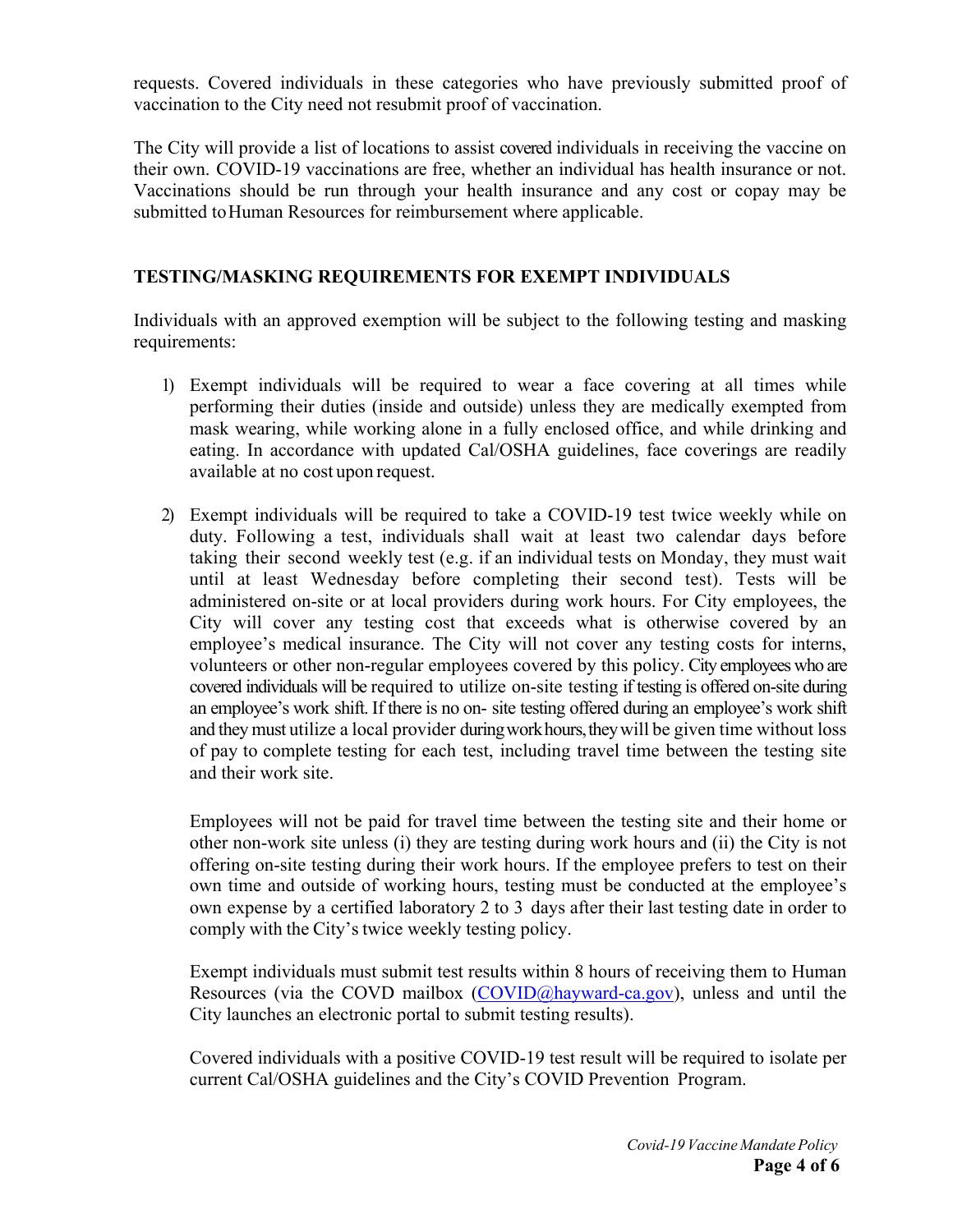- a. Should an individual receive a positive result, the individual should not report to work/their volunteer or intern shift. Instead, the individual should stay at home, or return home if the result is received while at a City facility. Regular employees, non-regular employees, interns, and volunteers should advise Human Resources of the positive result as soon as possible and contact their health professional for further guidance. Human Resources will follow-up with any individual who receives a positive test result to ensure that the individual is aware of all benefits available, if any, and to obtain necessary information for conducting any appropriate contact tracing efforts in the workplace.
- b. Additional testing will be required or made available to individuals prior to their return to work following quarantine/isolation.

## **CONDITION OF CITY SERVICE:**

Compliance with this policy shall be considered a condition of employment/volunteer or intern service with the City for all covered individuals. Unvaccinated individuals who do not have an approved medical or religious exemption may have their offers revoked or their employment/relationship with the City terminated based on their failure to comply with this policy. Covered individuals with an exemption application pending as of their intended start date may (i) have their start date delayed until the City makes a determination with respect to their exemption request or (ii) be permitted to begin employment with the City conditioned on either  $(x)$  approval of their exemption request or  $(y)$  full vaccination within thirty  $(30)$  days following the rejection of their exemption request.

### **ADDITIONAL PAID LEAVE FOR VACCINATED & EXEMPT EMPLOYEES:**

The City will provide the following leave benefits to fully vaccinated and exempt regular employees covered by this policy (these benefits are not available for non-regular employees, volunteers, or interns):

- 1) 8 hours of floating holiday effective their first full pay period of employment, which must be used no later than December 31, 2022. This additional, temporary floating holiday shall have no cash value and if not used by December 31, 2022, will be forfeited. Floating holiday hours shall be prorated for part- time employees based on their budgeted FTE.
- 2) Eligibility for up to an additional 80 hours of paid leave to be used for the following COVID-related reasons ("COH COVID Leave"):
	- a. The employee is subject to a quarantine or isolation period related to COVID-19 as defined by an order or guidelines of the State Department of Public Health, the federal Centers for Disease Control and Prevention, or a local health officer who has jurisdiction over the City; or
	- b. The employee has been advised by a health care provider to self-quarantine due to concerns related to COVID-19; or